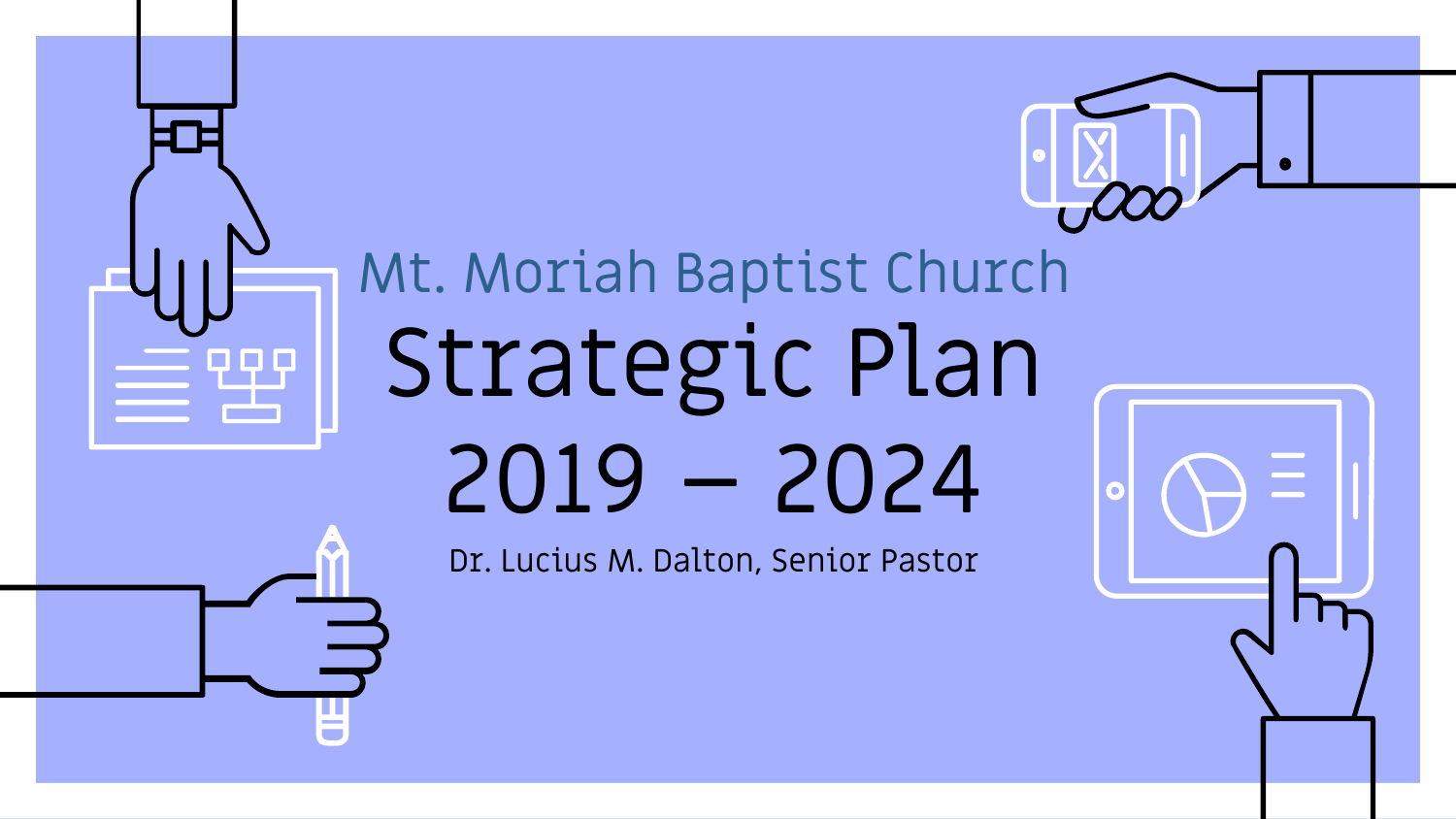### Our Purpose

#### **Mission**

To lead souls to Christ, to demonstrate the standard of Christian living and to spread the gospel of Jesus Christ.

#### **Vision**

The purpose of Mt. Moriah Baptist Church is to bring glory to God by obeying Christ's commandments and loving others as Christ loves us. (John 15: 7,10,12)

#### **Spiritual Target**

The unchurched, uncommitted, unevangelized and unreached

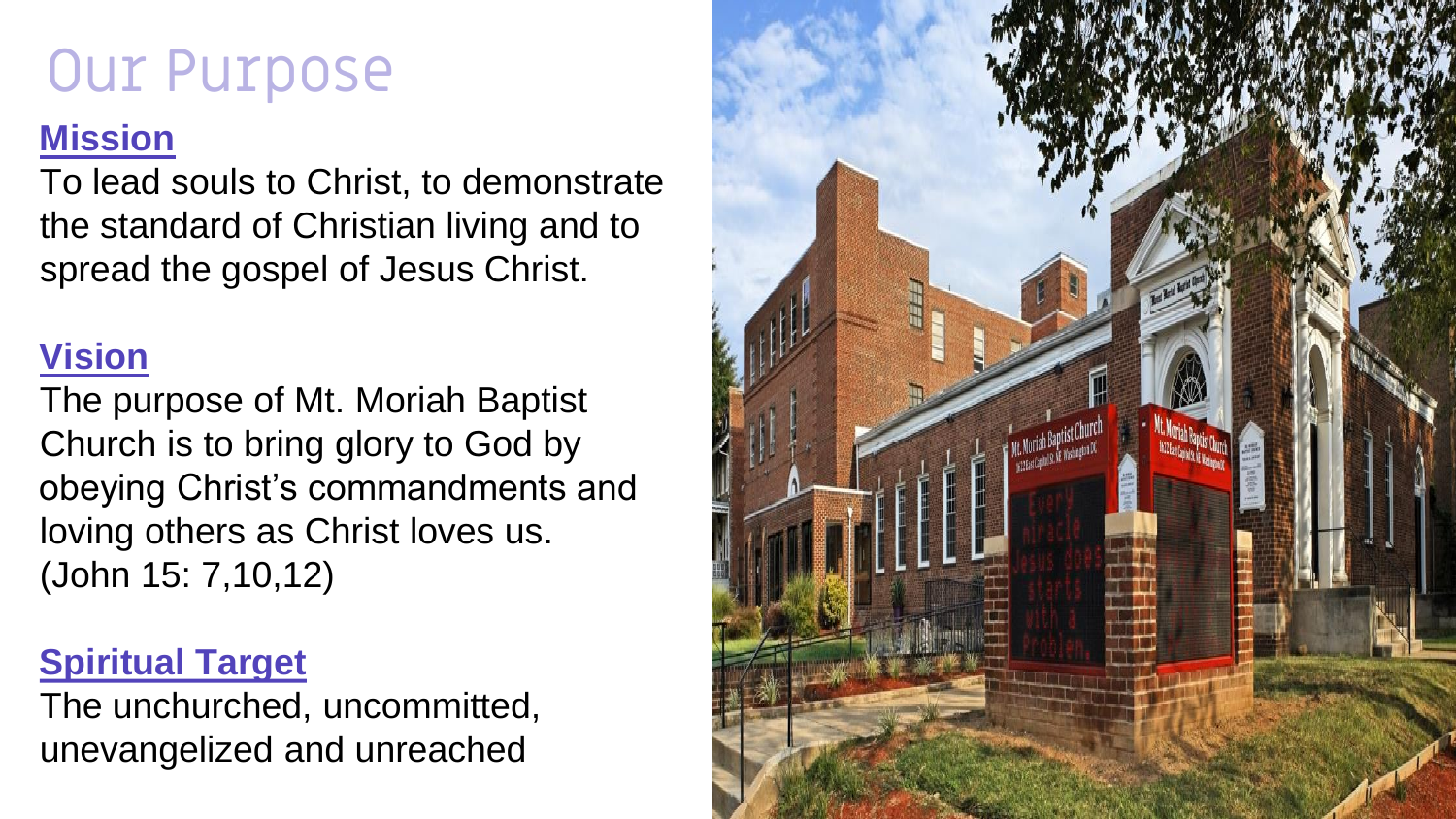## Our Core Values

- Being a God-centered church.
- Exalting Jesus Christ.
- Being a Bible-based/Bible-teaching church.
- Making prayer a central focus of our church.
- Evangelizing the lost, uncommitted, unchurched, unevangelized and unreached.
- Equipping and growing believers in their faith.
- Engaging in community and world-wide missions outreach.



3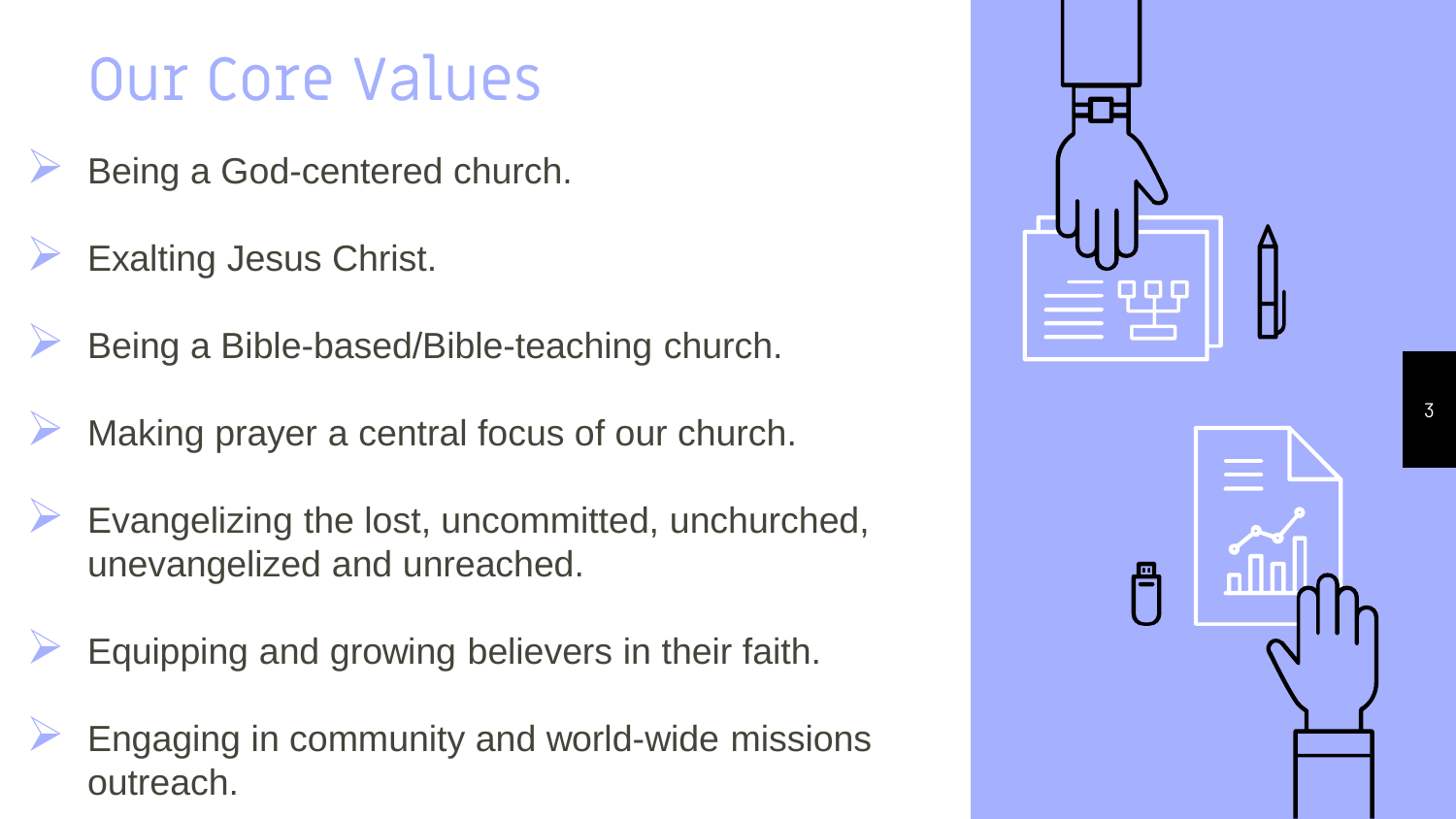## Our Strategy

# PULSE

The crucial measure of MMBC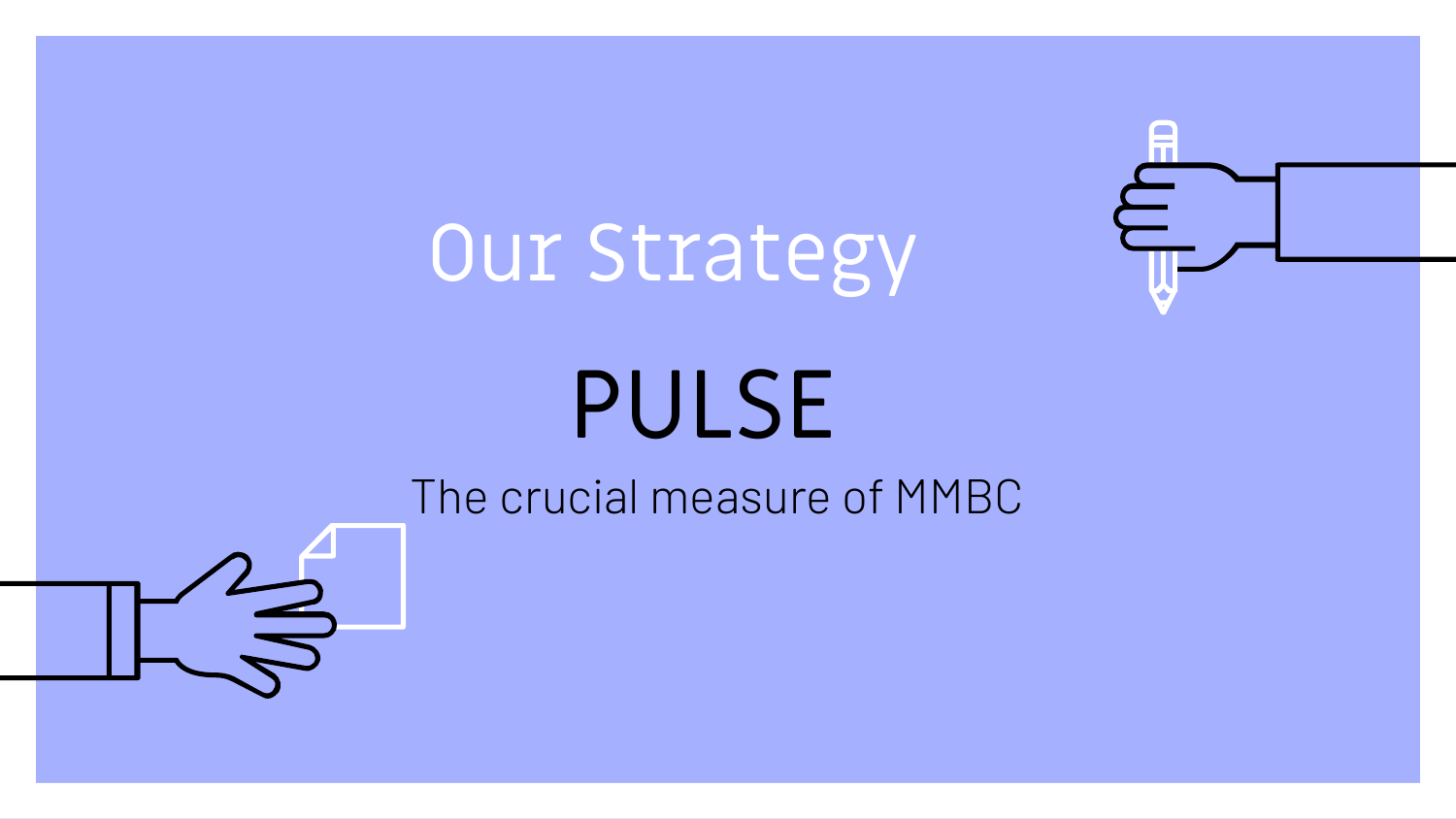## OUR PLAN

The **Pulse** is a crucial measure of the heart rate. Tracking it's changes helps monitor a person's health. So it is with our PULSE Plan that we hope to measure our efforts and the health of our church and community.

The PULSE Plan included five strategic goals



PRAISE UTILIZATION

#### LEADERSHIP STEWARDSHIP EMPOWERMENT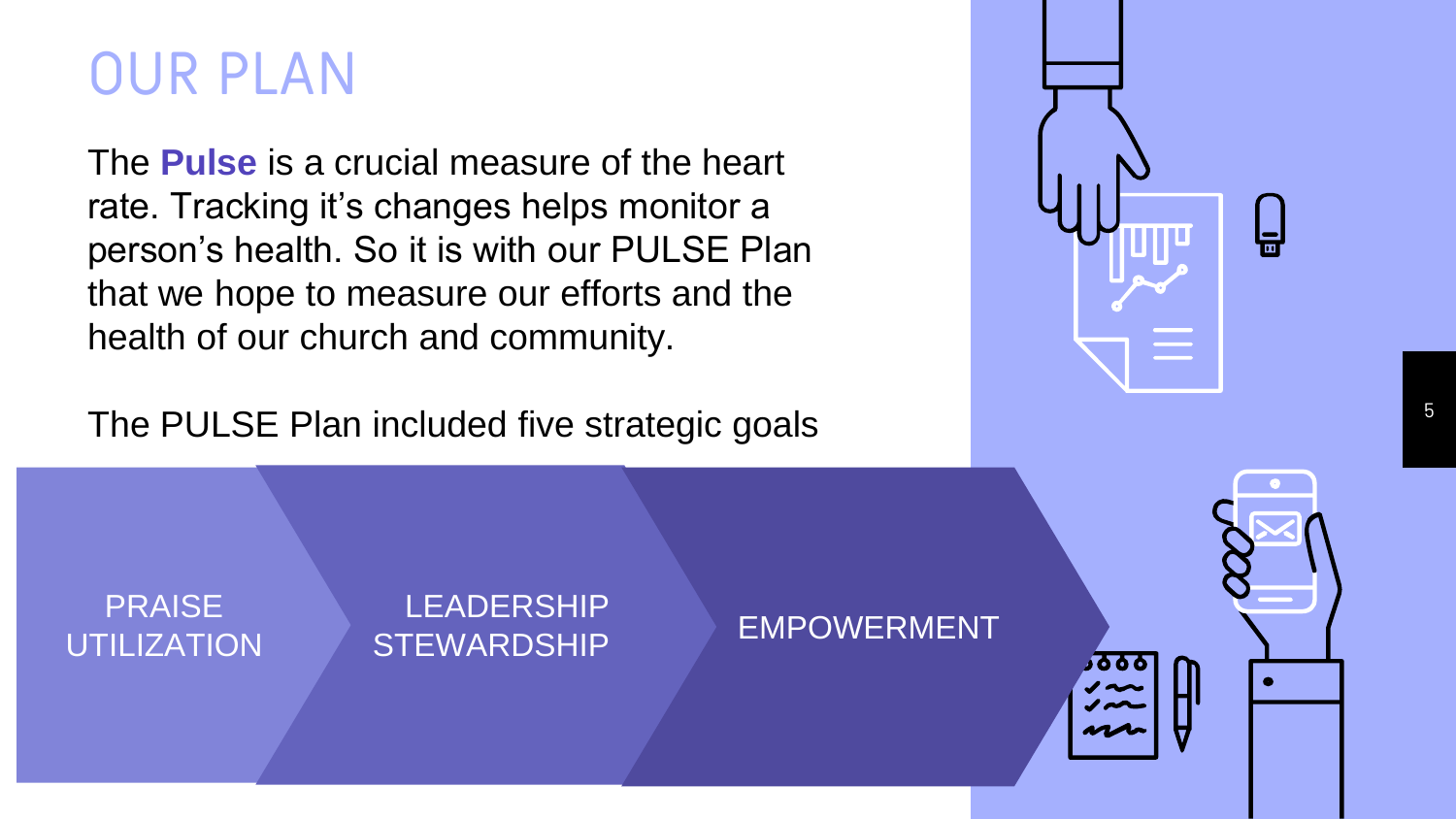#### **Praise/Worship**

Continue our efforts to create an innovative and faithbased Church and worship services that supports and engage our community.

- Goal 1 Offer programs and activities to help disciples grow spiritually.
- Goal 2 Modify the worship space and service to reflect both modern and traditional services, and increase the flexibility for various worship forms.

• Goal 3 – Increase membership.



6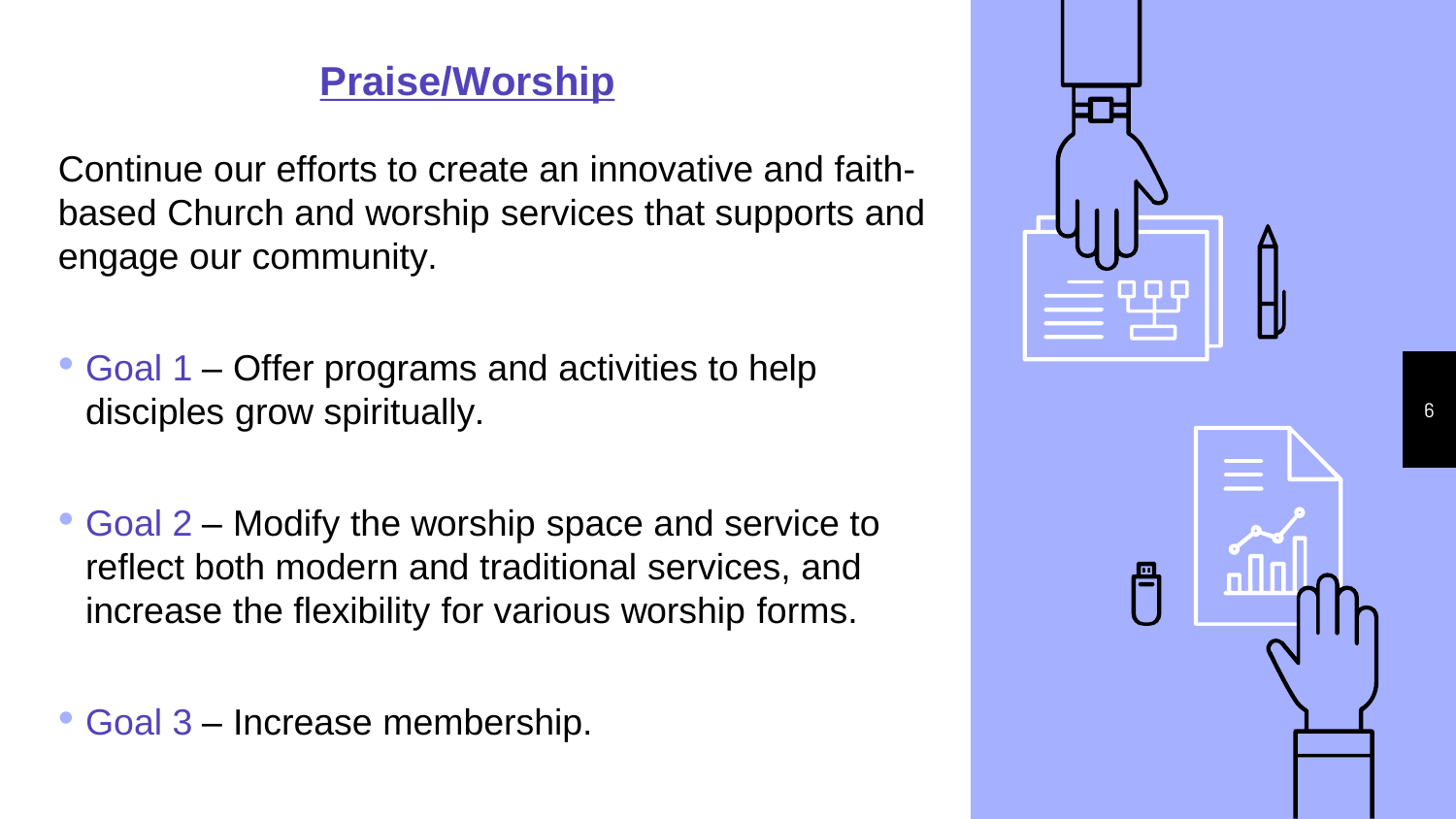

Develop practical and effective tools that will help MMBC and its disciples manage their resources, talents and gifts.

• Goal 1 - Help disciples, especially the young adults and youth identify their gifts, passions and learn how to use them for God's work.

• Goal 2 – Make Outreach more visible in the church and community .

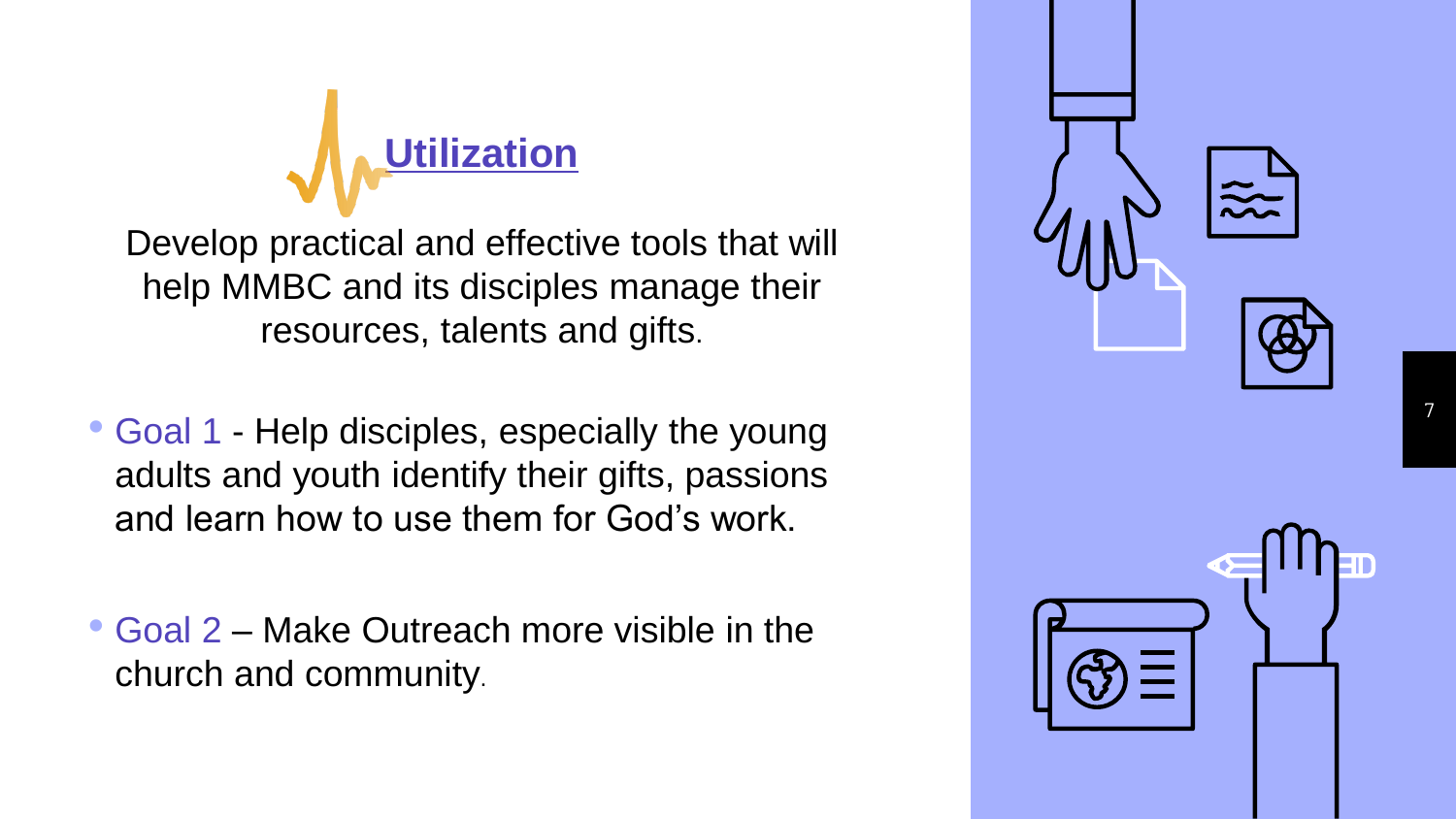## **Leadership**

Provide our disciples with the resources necessary to carry out the ministries of the Church and engage with our vision.

- Goal 1 Motivate and inspire disciples to want to take a leadership role.
- Goal 2 Recruit and train the next generation of leaders.
- Goal 3 Continue Leadership Training.

•



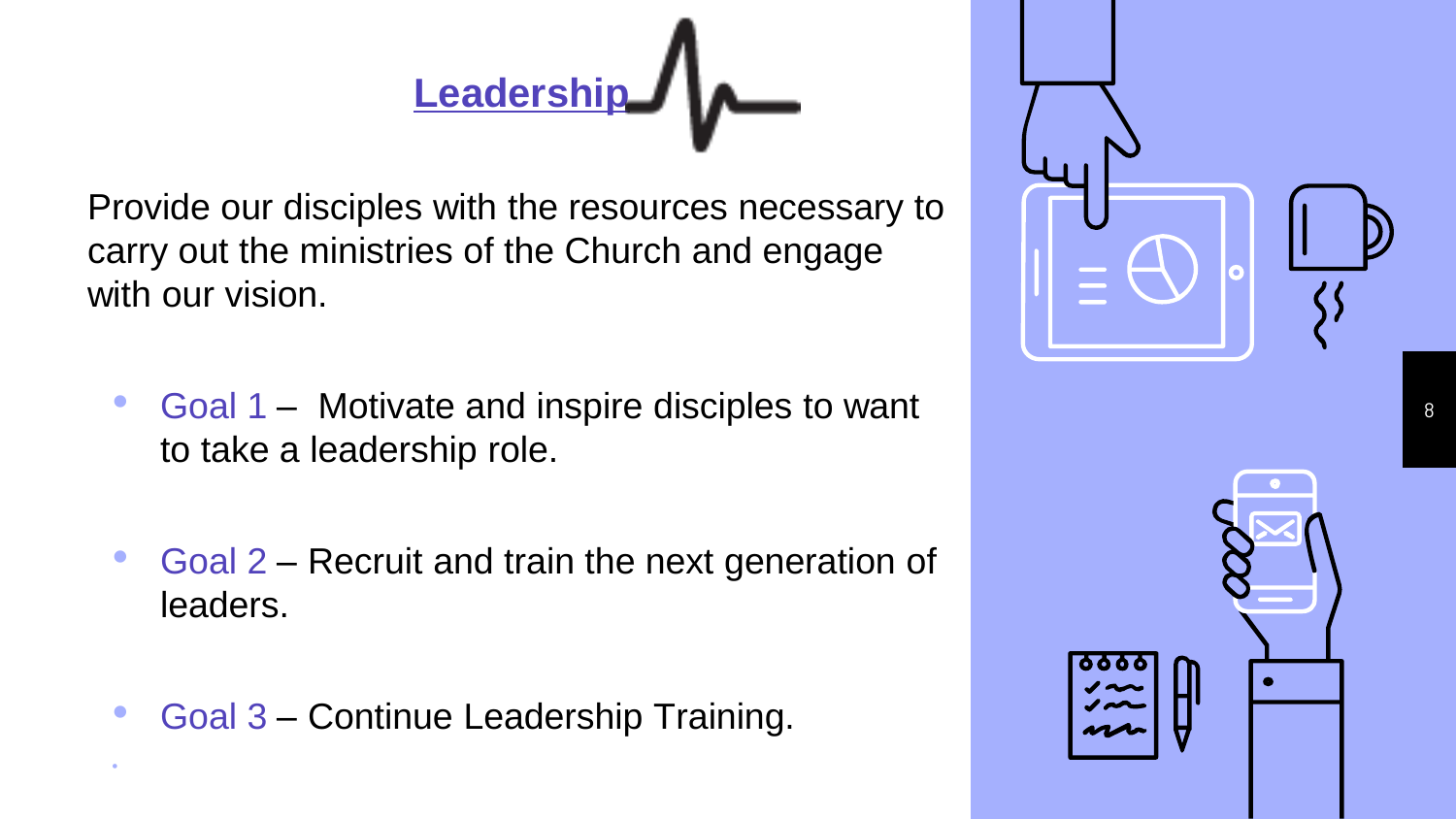#### **STEWARDSHIP (FINANCE & DEVELOPMENT)**

Provide the financial resources necessary to achieve the 50/50 level of giving.

- Goal 1 Develop the idea of 50/50 level of giving (For every dollar collected, \$.50 is spent on the Church and \$.50 spent outside of the Church for outreach projects).
- Goal 2 Improve the stewardship of resources we are provided.
- Goal 3 Create additional sources of income for the Church.
- Goal 4 Determine impact of MMBC Redevelopment Plan on budget and projects.



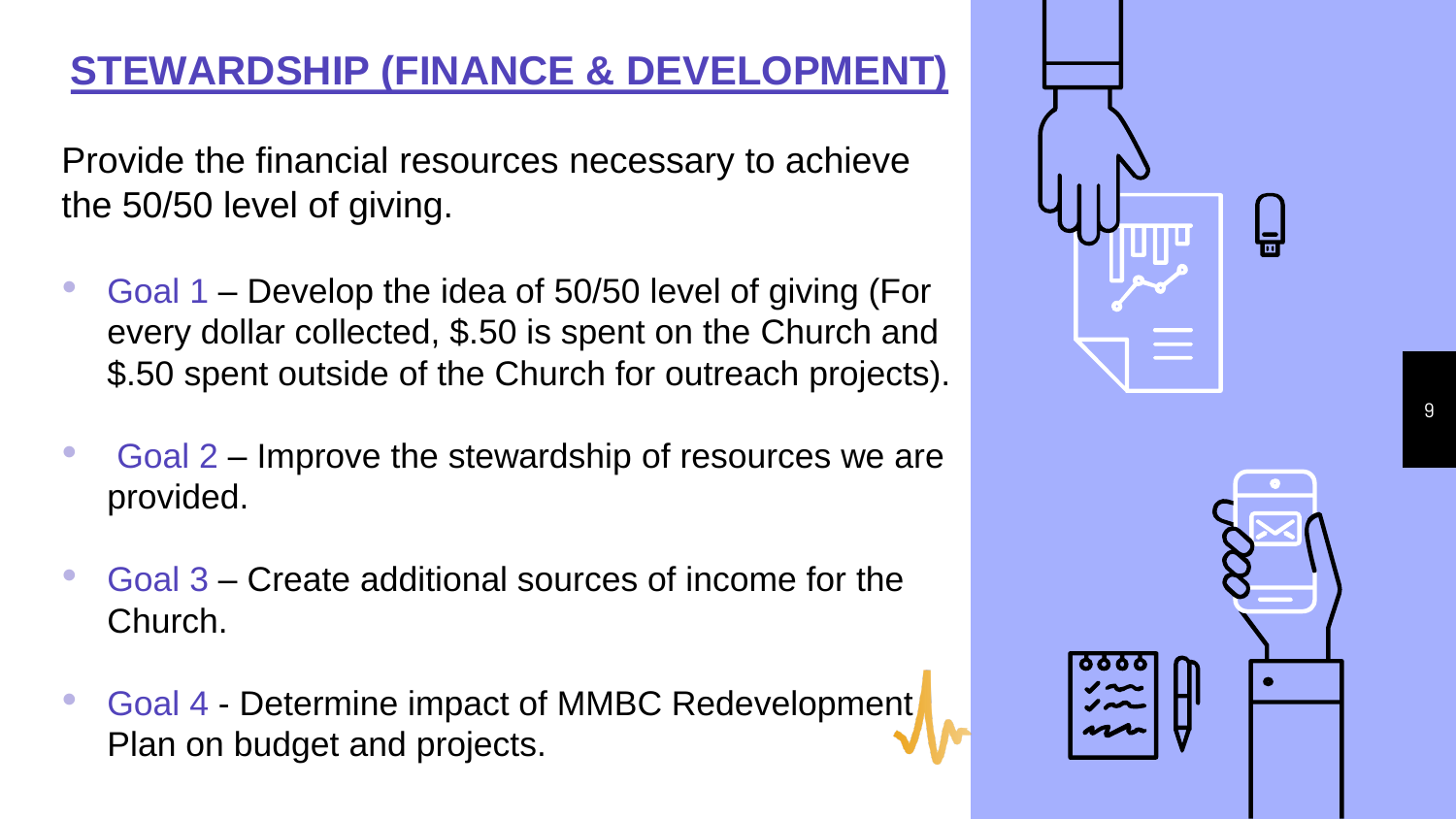# **Empowerment**

Create a ministry that will enlighten, engage, encourage, and energize disciples and neighbors on methods to challenge unfairness, racial discrimination, and economic inequality in the community based on Biblical principles.

• Goal 1 - Invest in community partnerships as a strategy to better understand and address inequalities impact on our broader community.